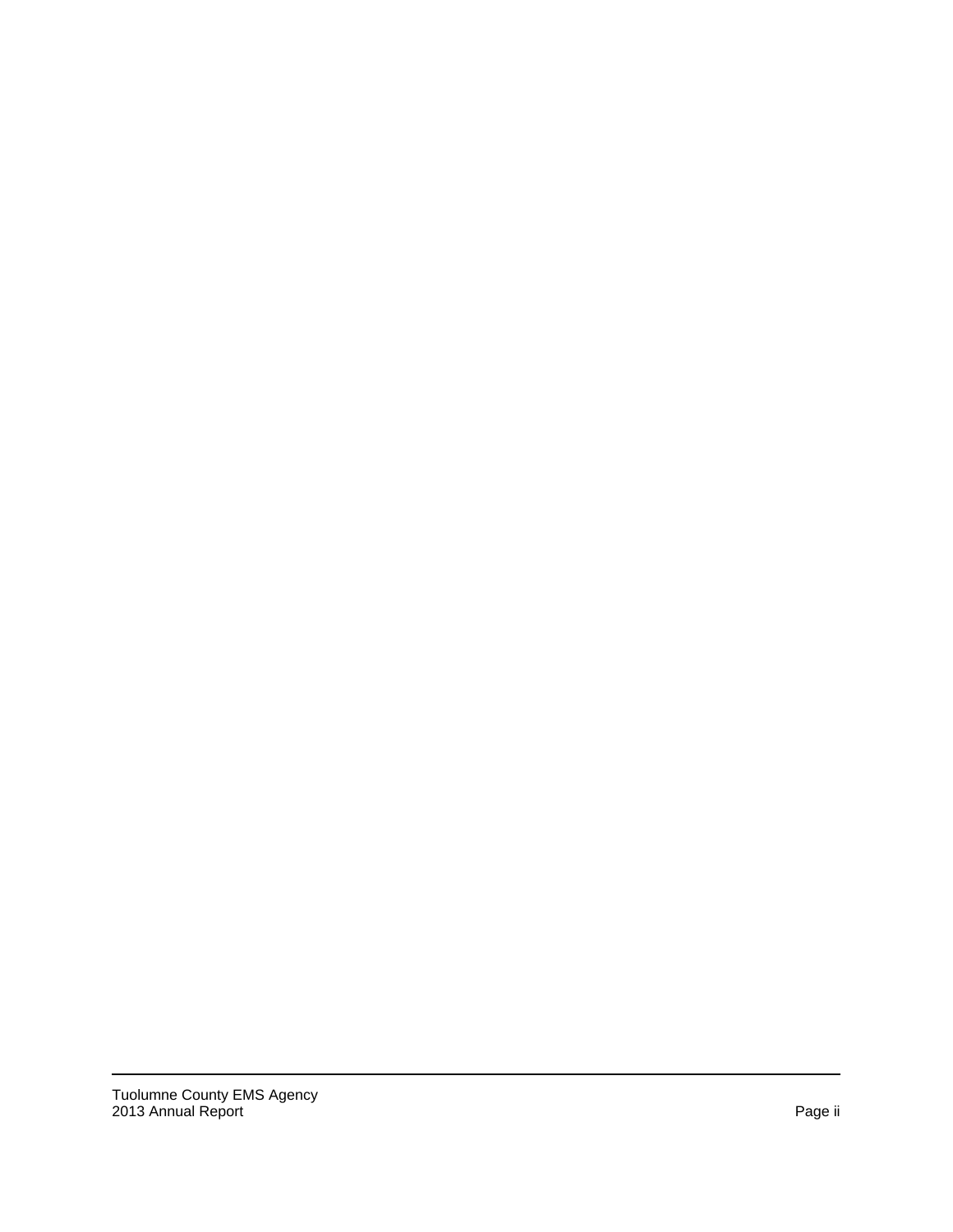## **Table of Contents**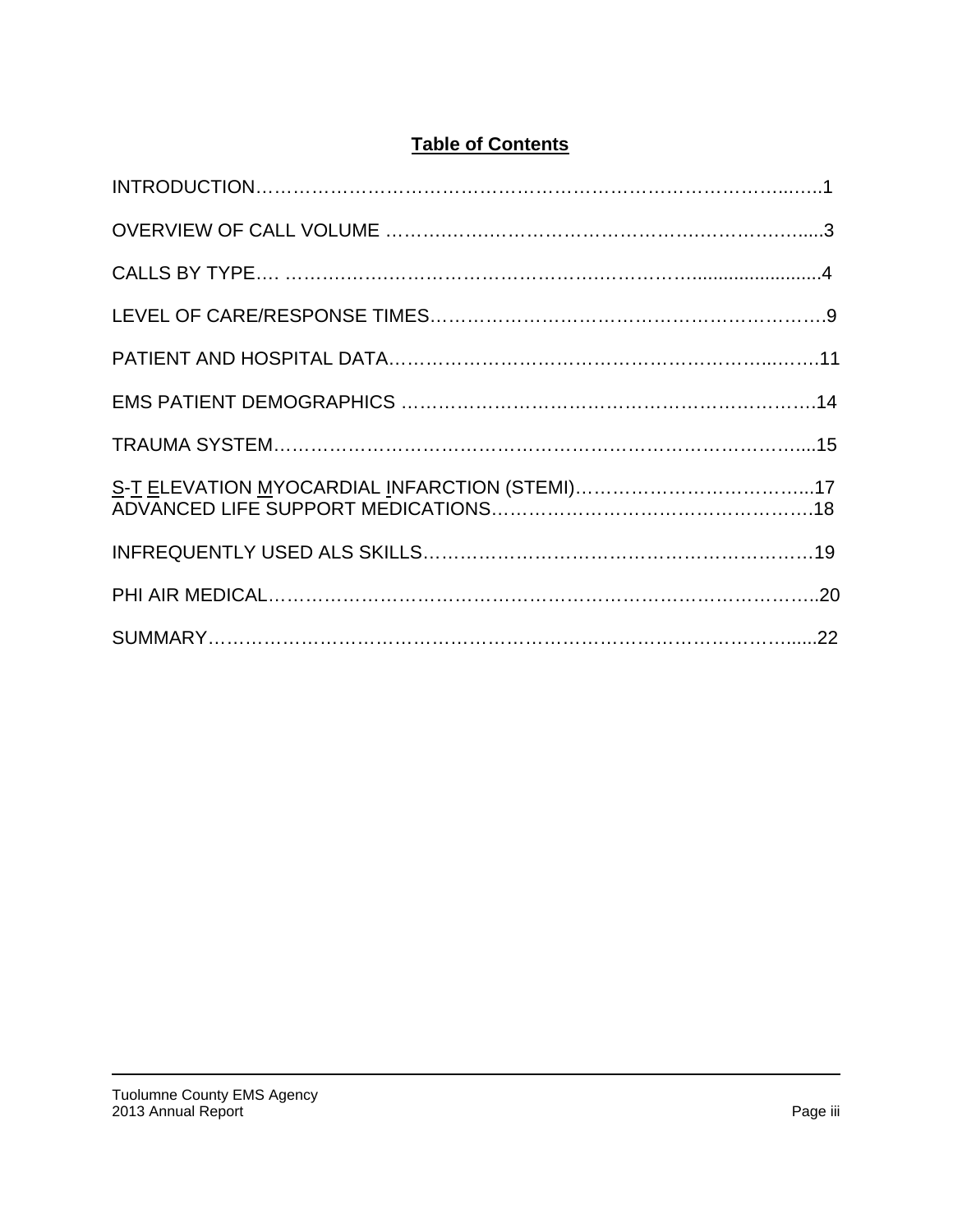#### **INTRODUCTION**

The 2013 Annual Statistical Report compiles and condenses an entire year's worth of data (call volume, response time and patient demographic information) about the Tuolumne County EMS system. The data included in this report is derived from prehospital patient care records (PCRs) completed by Tuolumne County Ambulance Service personnel and statistical information provided by PHI, unless otherwise noted.

Since July 1, 1993, Tuolumne County Ambulance has collected PCR data using the software program EMS DataPro® (formerly the EMS Database System) provided for their use by the Tuolumne County EMS Agency. Once entered in EMS DataPro®, the data is submitted in an electronic format to the Tuolumne County EMS agency where the data is imported into a central version of EMS DataPro®. The EMS agency then validates the data.

In September 2000, Tuolumne County Ambulance, with the assistance of the EMS agency, initiated a program for completing PCRs using EMS Outfielder® (a laptop based PCR data entry program developed by CompuCounsel, now called Inspironix, of Sacramento in conjunction with Manteca District Ambulance). EMS Outfielder® has replaced hand-written PCR forms and billing tickets. EMS Outfielder® provides immediate data availability for daily quality assurance/quality improvement reviews and imports patient billing information directly into the billing system used by Tuolumne County Ambulance.

The Tuolumne County Emergency Medical Services (EMS) System is comprised of four 9-1-1 answering points including Tuolumne County Sheriff's Dispatch, City of Sonora Police Department Dispatch, CHP Dispatch (located in Merced County) and Mariposa County Sheriff's Dispatch.

- Ambulance dispatching is provided by the Tuolumne County Sheriff's Dispatch Center.
- Basic life support (BLS) first response services are provided by Tuolumne County Fire Dept., Tuolumne City Fire Dist., Columbia College Fire Dept., Twain Harte Fire Dist., Columbia Fire Dist., Sonora City Fire Dept., Miwuk-Sugarpine Fire Dist., and the Groveland Fire Dist.
- U.S. Forest Service, Tuolumne County Sheriff's Search and Rescue, Don Pedro Recreation Agency, Dodge Ridge Ski Patrol provides specialized BLS response services.
- Tuolumne County Ambulance Service provides advanced life support (ALS) service. Mercy Medical Transport from Mariposa County provides the Lake Don Pedro area ALS Ambulance service.
- PHI provides air ambulance services with day-to-day mutual aid from the California Highway Patrol (CHP) Air Operations Division, Mercy Air, CALSTAR and R.E.A.C.H. Air Ambulances.

In June 2003, grant funds were made available to the Tuolumne County EMS Agency for the purpose of purchasing and installing EMSystem™ communication software and related computer hardware for the emergency departments of Tuolumne General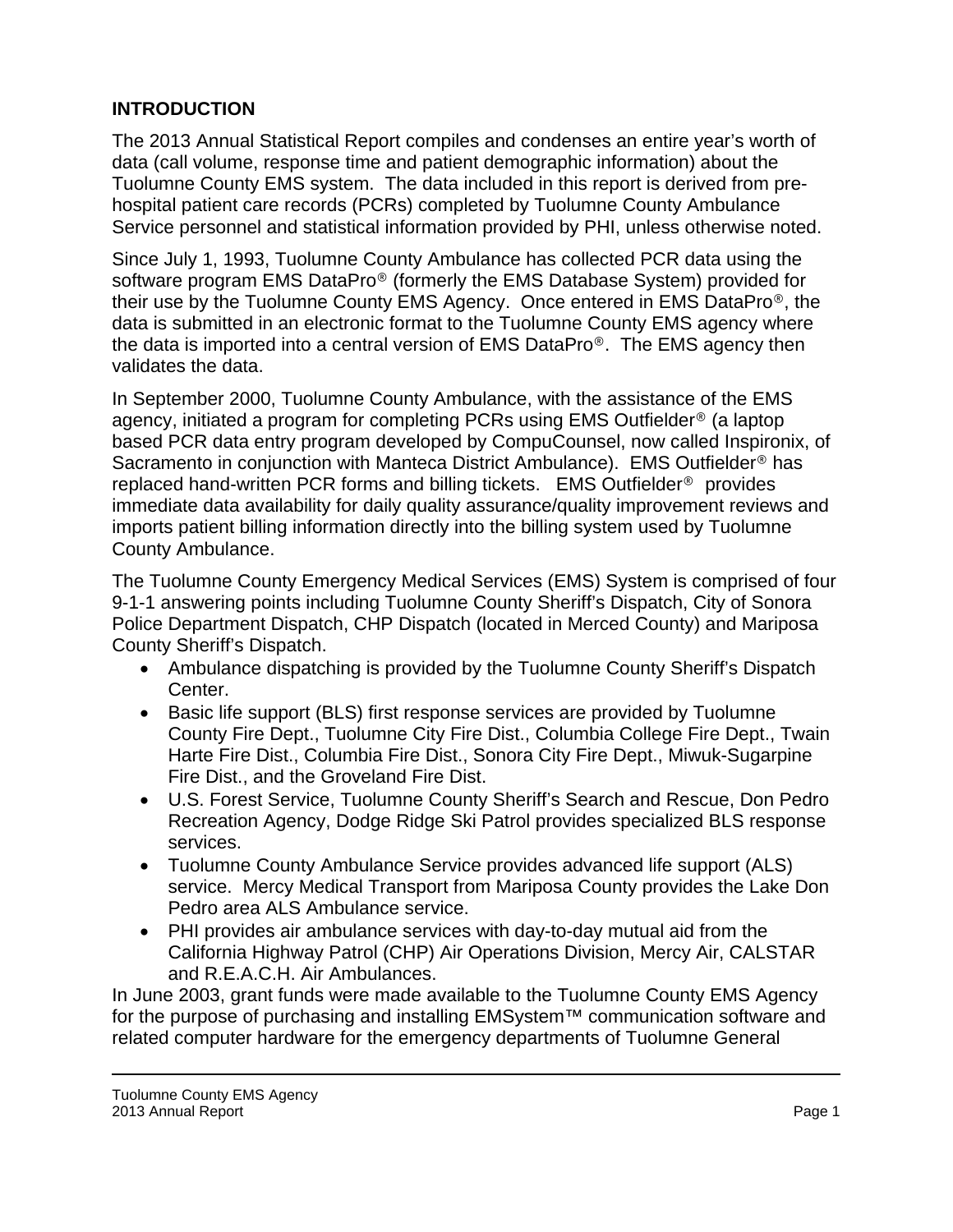Hospital and Sonora Regional Medical Center and the EMS agency office. In early 2004, EMSystem™ linked Tuolumne County's EMS system with the other ten (10) counties of OES Region IV, enabling Tuolumne General Hospital, as the county's Disaster Control Facility, to view real-time emergency department availability when determining patient disbursement during a multi-casualty incident (MCI).

In 2004, The Tuolumne County Emergency Medical Services System developed and implemented a Trauma Plan, in conjunction with Memorial Medical Center, Doctors Medical Center of Modesto, Mountain Valley EMS Agency, El Dorado County EMS Agency, Central California EMS Agency, Northern California EMS Agency, Sacramento County EMS Agency, and Santa Barbara County EMS Agency. The Trauma Plan provides a framework that assures that the citizens and visitors of Tuolumne County receive comprehensive prehospital and hospital trauma care. Tuolumne County relies on Trauma Centers throughout Northern California for in-hospital trauma care. Air Ambulances are used as the primary means of transportation for patients meeting Tuolumne County's major trauma patient criteria.

In July 2007, Tuolumne General Hospital closed leaving only one acute care hospital in Tuolumne County. Sonora Regional Medical Center assumed the duties of the county's Disaster Control Facility and Mountain Counties South Control Facility.

In 2008, EMSystem was expanded to include data elements for the Department of Health and Human Services HAvBED (Hospital Available Beds for Emergencies and Disasters). This capability allows for accurate and consistent polling of hospital resources nationwide.

In June of 2009, Tuolumne County EMS Agency was instrumental in the development of the Central Regional Trauma Coordinating Committee (CRTCC), a twelve county regional committee. The purpose of the committee is to standardize and improve the provision of trauma care within the region. The CRTCC, working in coordination with four other Regional Trauma Coordinating Committees and the State EMS Authority to build a strong, cohesive statewide trauma system.

In 2010, Tuolumne County EMS implemented an S-T Elevation Myocardial Infarction (STEMI) triage policy. This allows Paramedics in the field to transport, usually by air ambulance, a patient experiencing a serious cardiac event to be transported directly to a hospital capable of Percutaneous Coronary Intervention (PCI). Decreasing the time from the recognition of a STEMI to PCI greatly decreases the injury to the cardiac muscle and increases the survival rate of these patients.

In September of 2011, Tuolumne County adopted the CRTCC Trauma Triage Criteria. This criteria is based on the Centers for Disease Control (CDC) trauma triage guidelines.

For the first time, the 2013 Annual Statistical Report contains statistical information provided by PHI Air Medical.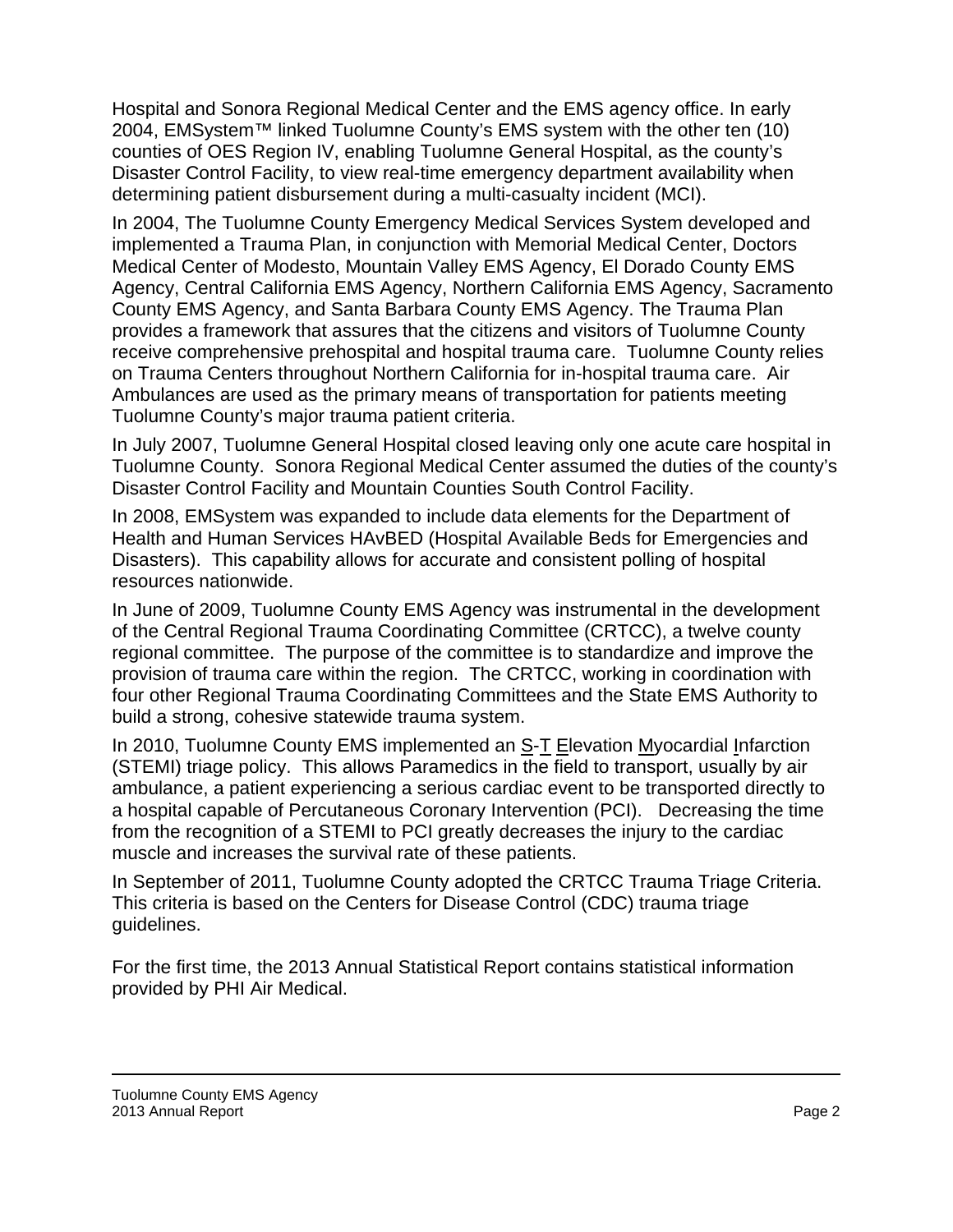#### **OVERVIEW OF CALL VOLUME**

As illustrated in the graphs below, 2013 was the busiest year to date; in 2013 there was a 1% increase in calls for EMS services from 2012. Since 2003, there has been a 68% increase in the call volume. Unless otherwise specified EMS requests include both scene and transfer call types.

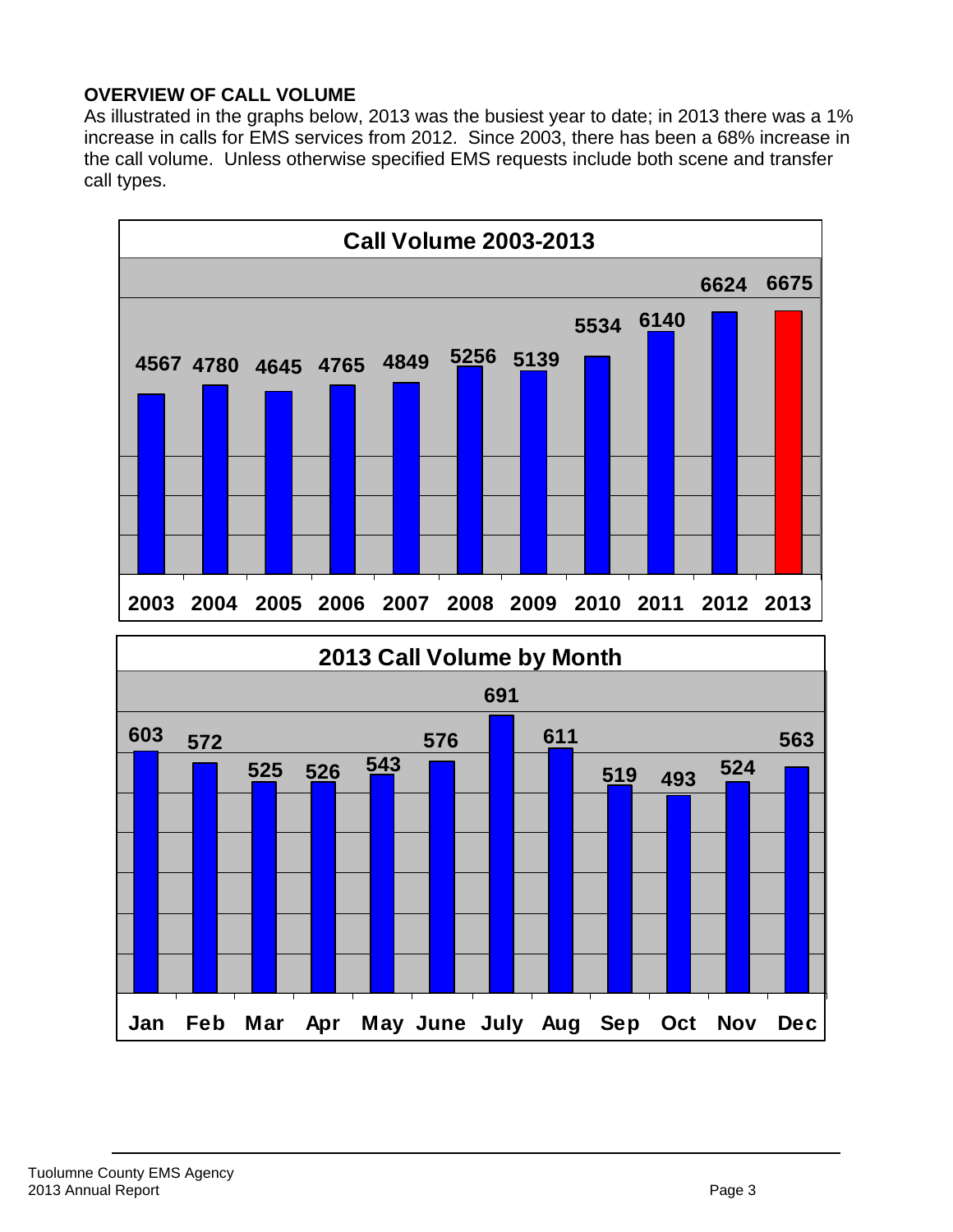

As illustrated above, Station 10 responded to the majority of all EMS requests.

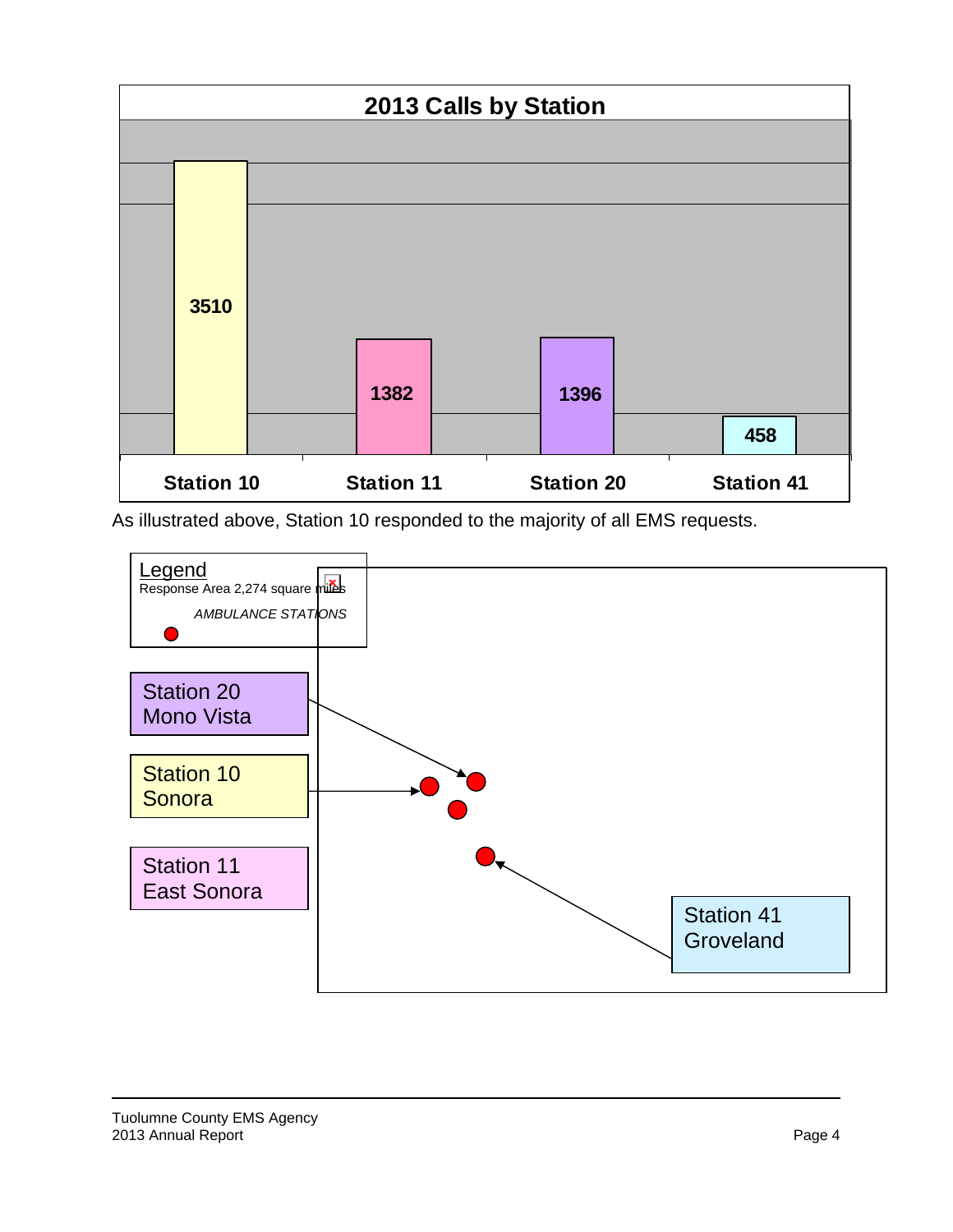

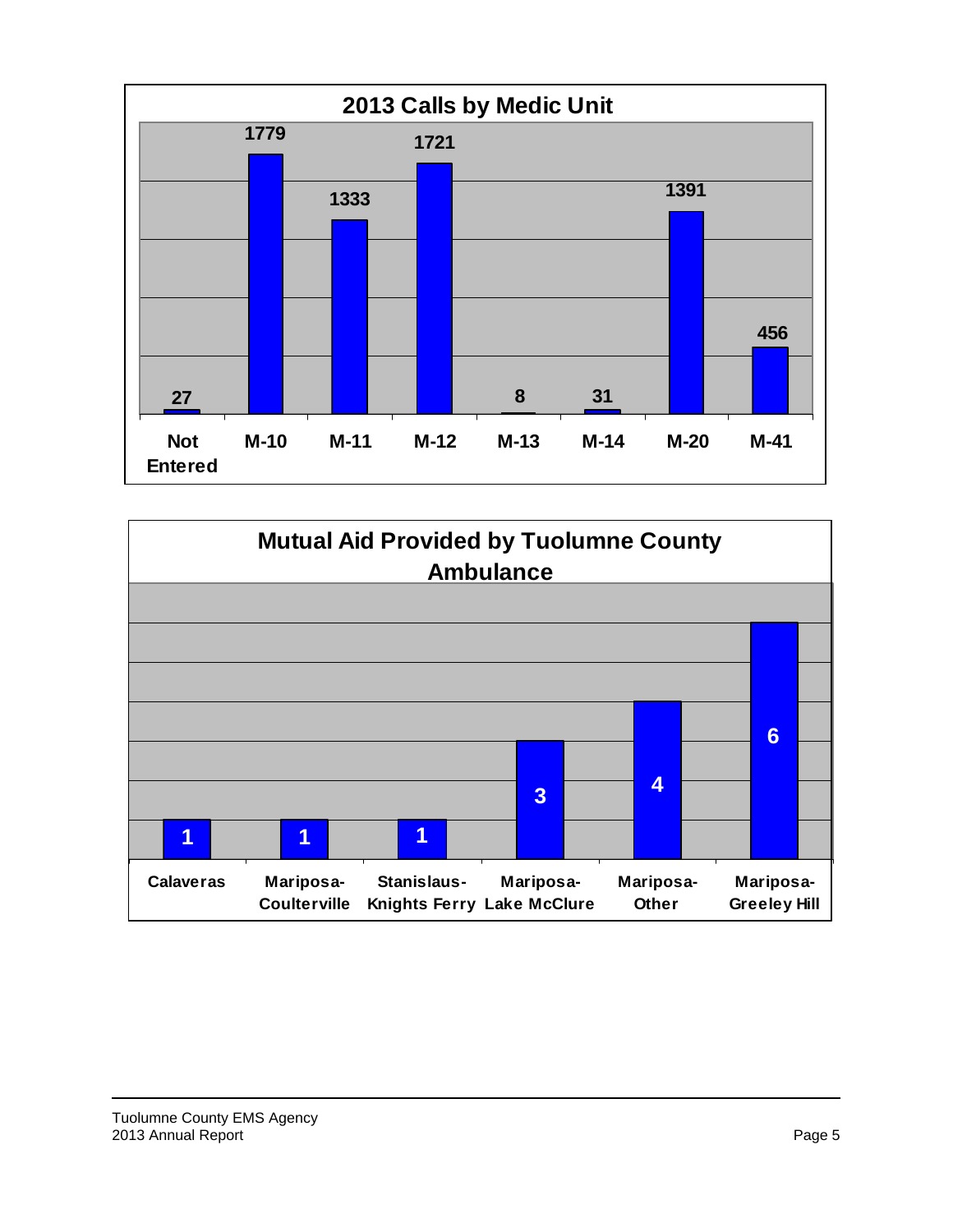

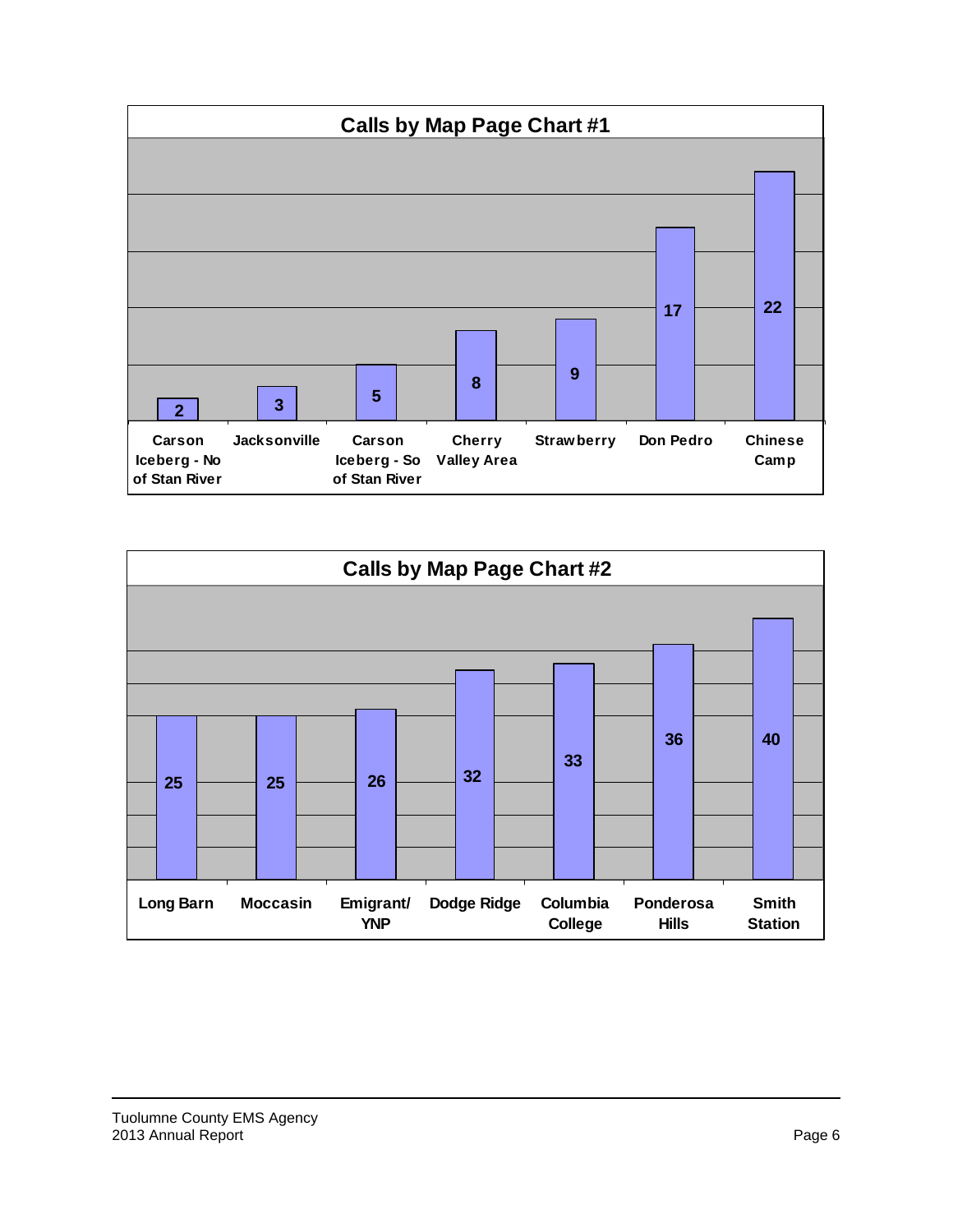

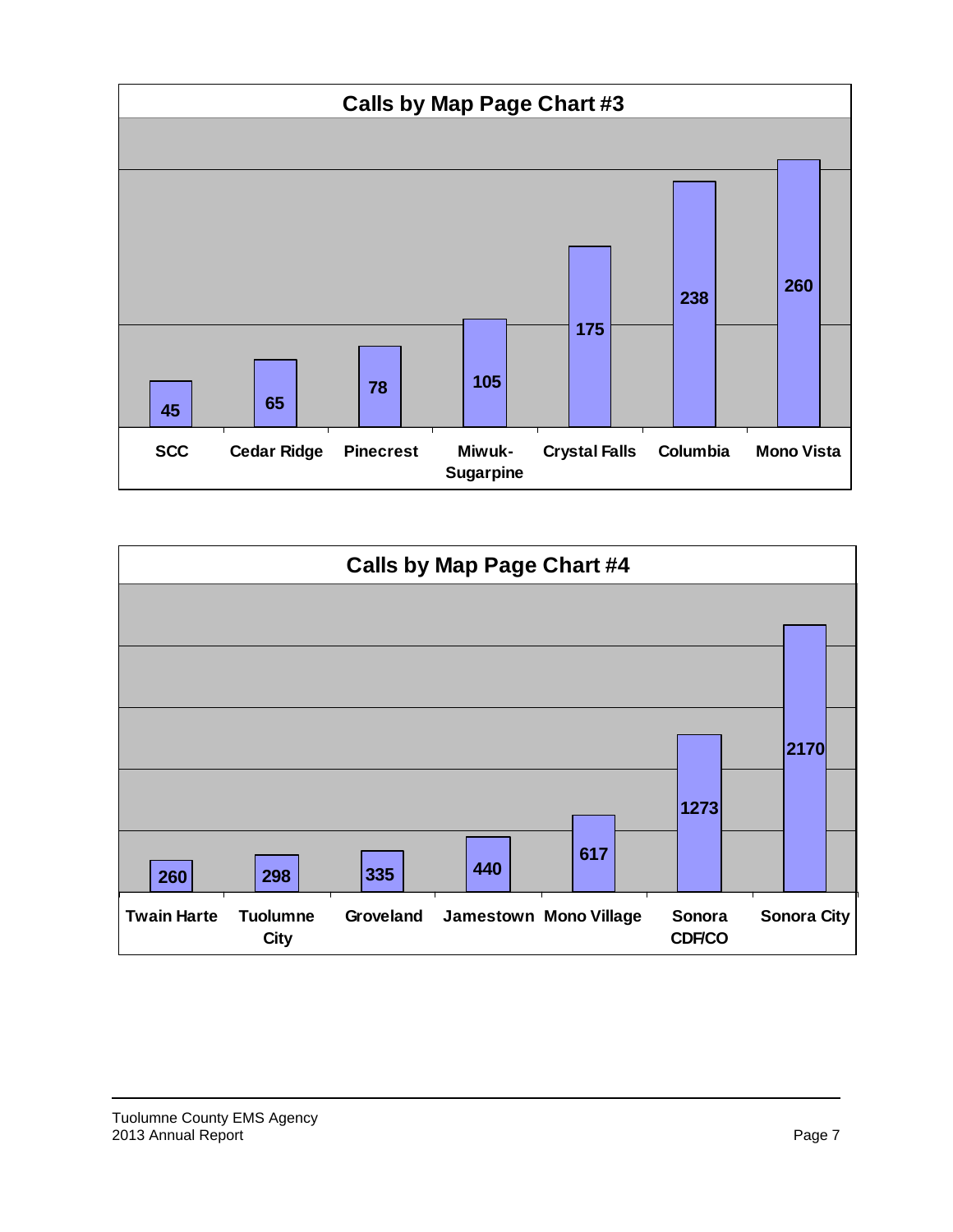

A breakdown of requests by day and time of day shows that call volumes may vary widely during the week, with the highest volumes on Tuesday, Fridays and Saturdays.

## **Calls by Type**

In 2013, scene emergencies accounted for 81% of the total EMS requests for service. Transfers make up the remaining 19% of EMS requests for services.



71% of all requests for service resulted in the delivery of advanced life support (ALS) procedures and/or medications administered to the patient.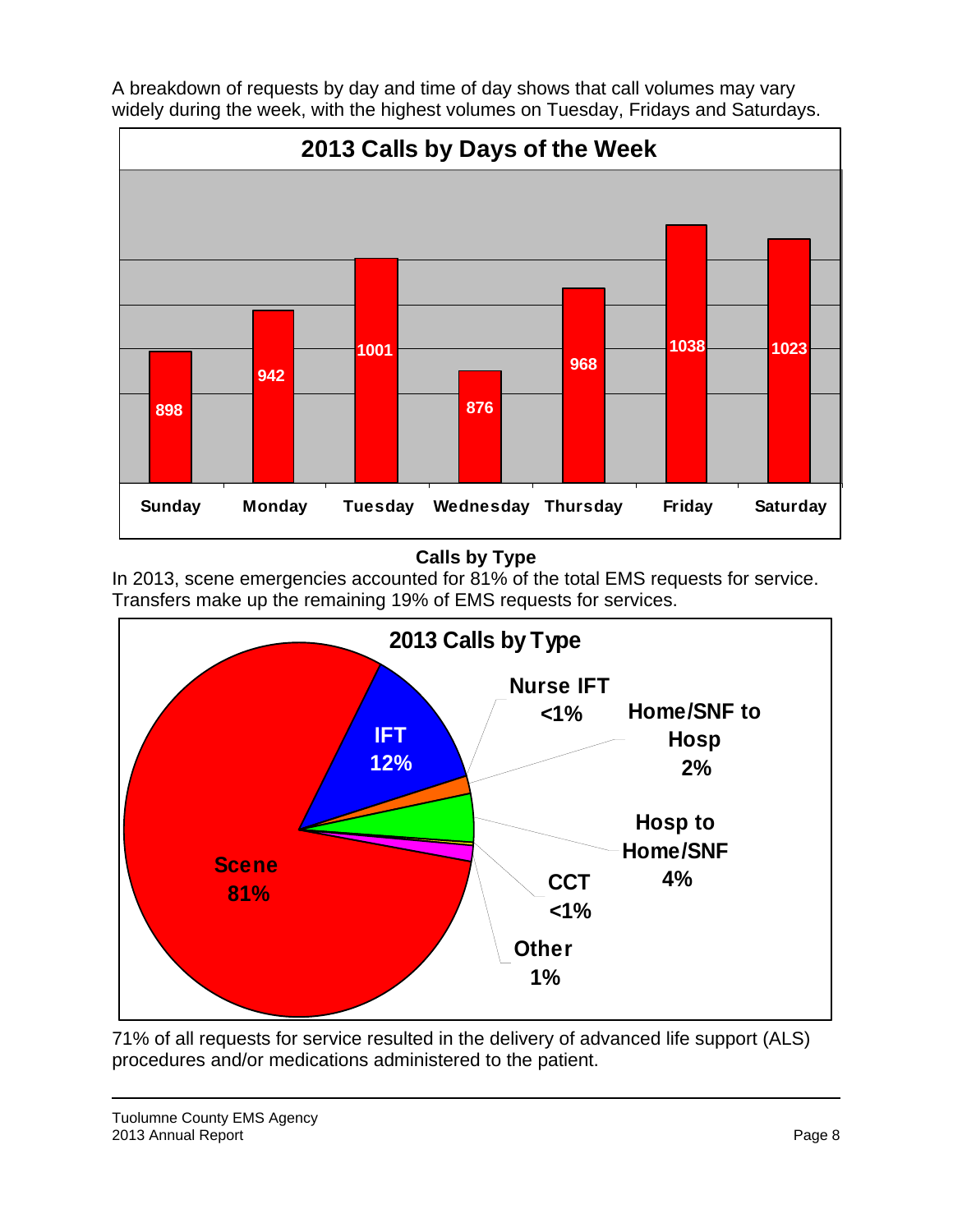

#### **Response Times**

The California Emergency Medical Services Authority (EMSA) has established recommended guidelines for Code 3 response time standards to EMS requests, based on population density. The EMSA recommends that EMS responses meet these response time guidelines at least 90% of the time.

|                   | <b>BLS 1<sup>st</sup> Response</b> | <b>ALS Ambulance</b> |  |
|-------------------|------------------------------------|----------------------|--|
| Urban             | 5 minutes                          | 8 minutes            |  |
| <b>Suburban</b>   | 15 minutes                         | 20 minutes           |  |
| <b>Rural</b>      | 15 minutes                         | 20 minutes           |  |
| <b>Wilderness</b> | <b>ASAP</b>                        | <b>ASAP</b>          |  |

*Urban* = 101 to 500 people per mile *Suburban* = 51 to 100 people per mile *Wilderness* = less than 7 people per mile **SCC** = Sierra Conservation Center (secured facilities may be exempted from response time requirements)

|                 | Urban            | <b>Suburban</b>  | <b>Rural</b> | <b>SCC</b>       | <b>Wilderness</b> |
|-----------------|------------------|------------------|--------------|------------------|-------------------|
| Minimum:        | $0 \text{ min}$  | $0 \text{ min}$  | 7 min        | 9 min            | $0 \text{ min}$   |
| <b>Maximum:</b> | 22 min           | 85 min           | 57 min       | 32 min           | 62 min            |
| Average:        | 6 min            | 10.67 min        | 20.24 min    | 17.42 min        | 27.58 min         |
| <b>90 %ile:</b> | $10 \text{ min}$ | $16 \text{ min}$ | 38 min       | $23 \text{ min}$ | 42 min            |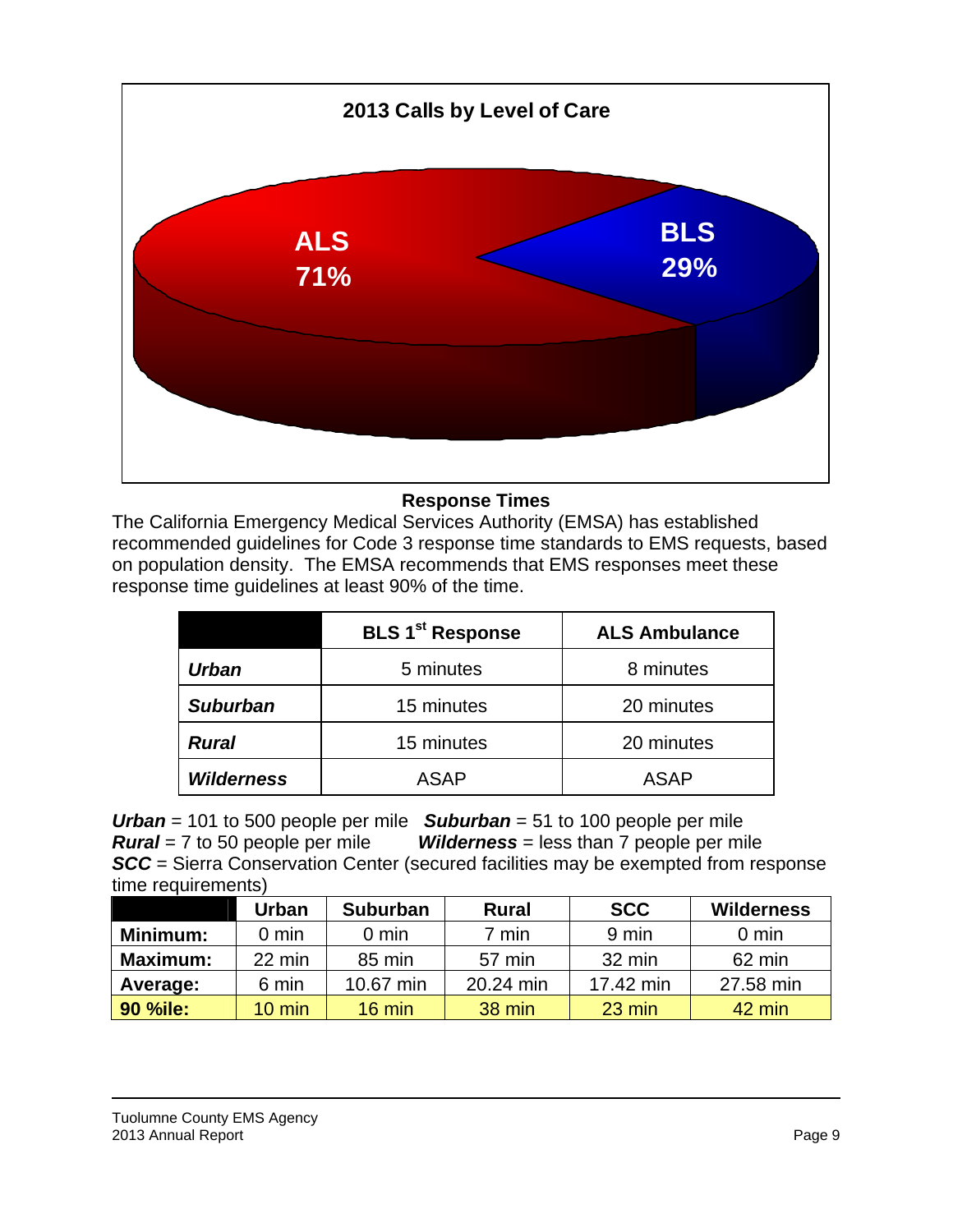

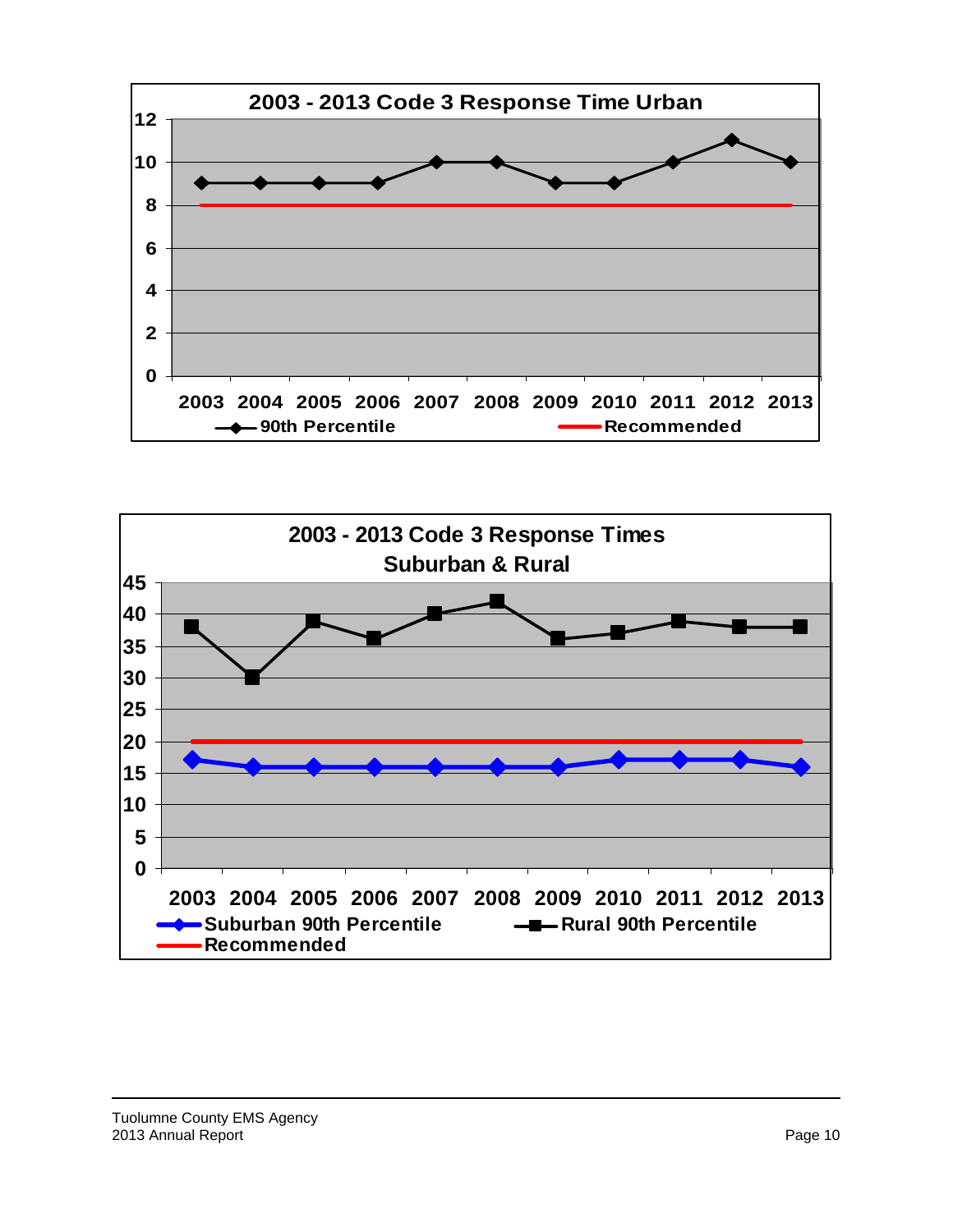The breakdown of EMS requests by location reveals that the majority (72%) of requests occur in the suburban areas of Tuolumne County, where the majority of Tuolumne County residents live.



| <b>Call Disposition</b>                           |      |  |  |
|---------------------------------------------------|------|--|--|
| <b>Transport to Other Location</b>                | 10   |  |  |
| Transport by another ambulance from scene         | 10   |  |  |
| <b>Transport to Non-Hospital Medical Facility</b> | 24   |  |  |
| <b>Transport to Home or Residence</b>             | 84   |  |  |
| <b>Transport to Rendezvous Point</b>              | 93   |  |  |
| Dead On Scene                                     | 96   |  |  |
| Other                                             | 107  |  |  |
| <b>Patient Released from Scene</b>                | 117  |  |  |
| No Patient Contact Made                           | 169  |  |  |
| <b>Call Cancelled Enroute</b>                     | 209  |  |  |
| Transport to Hospital (non-ED)                    | 282  |  |  |
| <b>Transport to a Skilled Nursing Facility</b>    | 306  |  |  |
| <b>Transportation Refused AMA</b>                 | 491  |  |  |
| <b>Transport to Emergency Department</b>          | 4694 |  |  |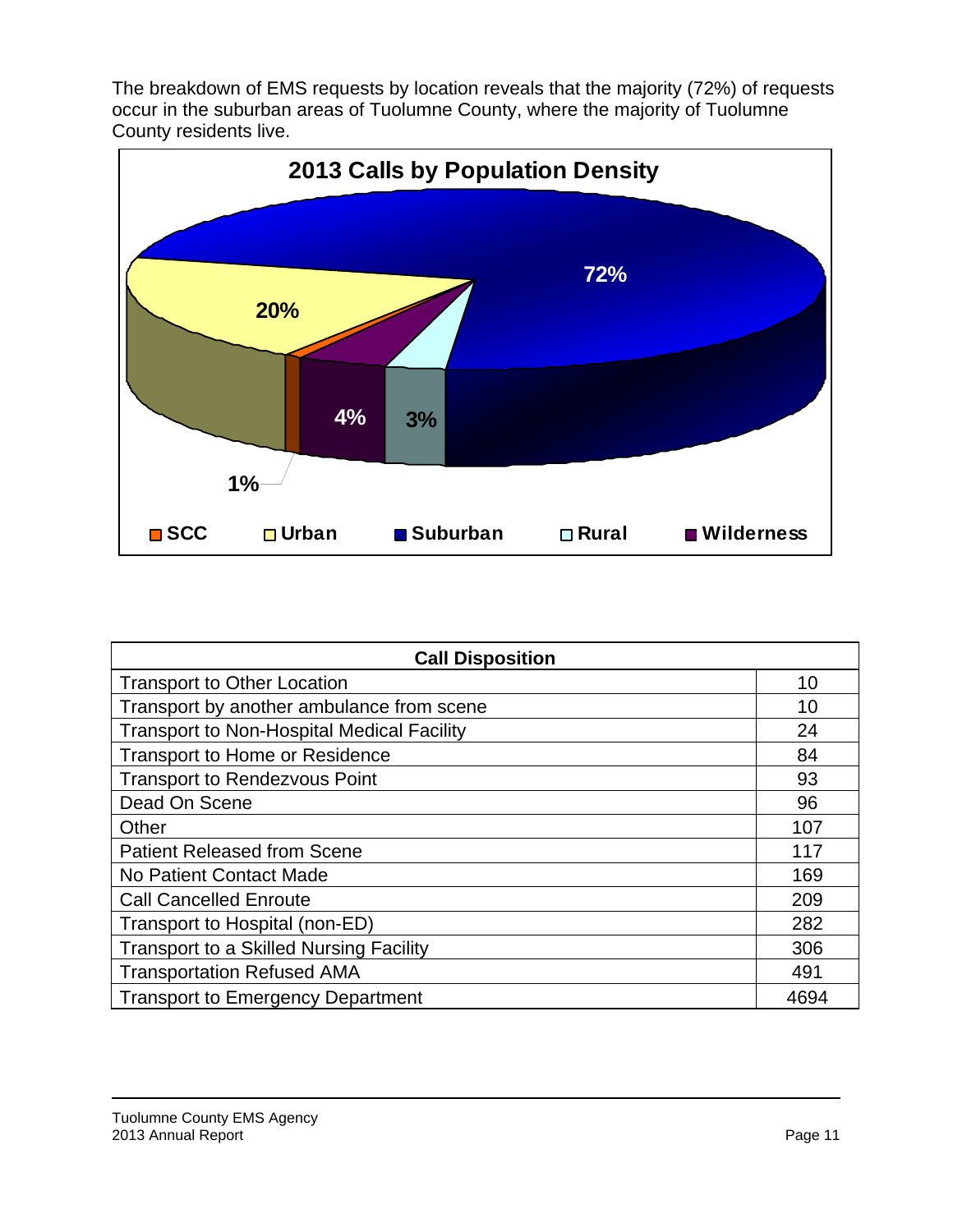| PATIENT AND HOSPITAL DATA                                                                    |                |                                      |                |  |  |
|----------------------------------------------------------------------------------------------|----------------|--------------------------------------|----------------|--|--|
| The chart below shows the patient distribution by receiving facilities, including transfers. |                |                                      |                |  |  |
| Kaiser Medical Center Hayward                                                                | 1              | Kaiser Hosp, Manteca                 | 3              |  |  |
| <b>Valley Children's Hosp</b>                                                                | 1              | San Jose Medical Center              | 3              |  |  |
| Central California Children's Hosp                                                           | 1              | <b>Other Santa Clara County Hosp</b> | 3              |  |  |
| John C. Fremont Hosp                                                                         | 1              | Oak Valley Hosp                      | 3              |  |  |
| <b>Sutter Roseville Medical Center</b>                                                       | 1              | Dameron Hosp                         | 4              |  |  |
| Kaiser Hosp, South Sacramento                                                                | 1              | Lucile Packard Children's Hosp       | 4              |  |  |
| <b>Sutter Psychiatric</b>                                                                    | 1              | Kaiser Hosp, Sacramento              | $\overline{7}$ |  |  |
| <b>Shriner's Hosp Sacramento</b>                                                             | 1              | <b>St Josephs Medical Center</b>     | 7              |  |  |
| <b>VA Medical Center San Francisco</b>                                                       | 1              | Sonora Community Hosp                | 10             |  |  |
| <b>Other San Francisco County Hosp</b>                                                       | 1              | VA Medical Center Palo Alto          | 13             |  |  |
| <b>Emanuel Medical Center</b>                                                                | 1              | California Pacific Medical Center    | 18             |  |  |
| <b>Other Alameda County Hosp</b>                                                             | $\overline{2}$ | <b>U.C.S.F. Medical Center</b>       | 20             |  |  |
| <b>Other Contra Costa County Hosp</b>                                                        | $\overline{2}$ | San Joaquin General Hosp             | 21             |  |  |
| Mercy San Juan Hosp                                                                          | $\overline{2}$ | <b>Stanford University Hosp</b>      | 28             |  |  |
| <b>Sutter General Hosp</b>                                                                   | $\overline{2}$ | <b>U.C. Davis Medical Center</b>     | 32             |  |  |
| St Joseph's Behavioral Health Center                                                         | $\overline{2}$ | <b>Oakland Children's Hosp</b>       | 36             |  |  |
| Sequoia Hosp                                                                                 | $\overline{2}$ | <b>Modesto Rehabilitation Hosp</b>   | 84             |  |  |
| <b>Stanislaus Behavioral Health Center</b>                                                   | $\overline{2}$ | <b>Other Hosp Not Listed</b>         | 92             |  |  |
| Mark Twain-St. Josephs                                                                       | 3              | <b>Memorial Medical Center</b>       | 110            |  |  |
| Mt Diablo Hosp                                                                               | 3              | <b>Doctors Medical Center</b>        | 441            |  |  |
| <b>Mercy General Hosp</b>                                                                    | 3              | Sonora Regional Medical Center       | 4168           |  |  |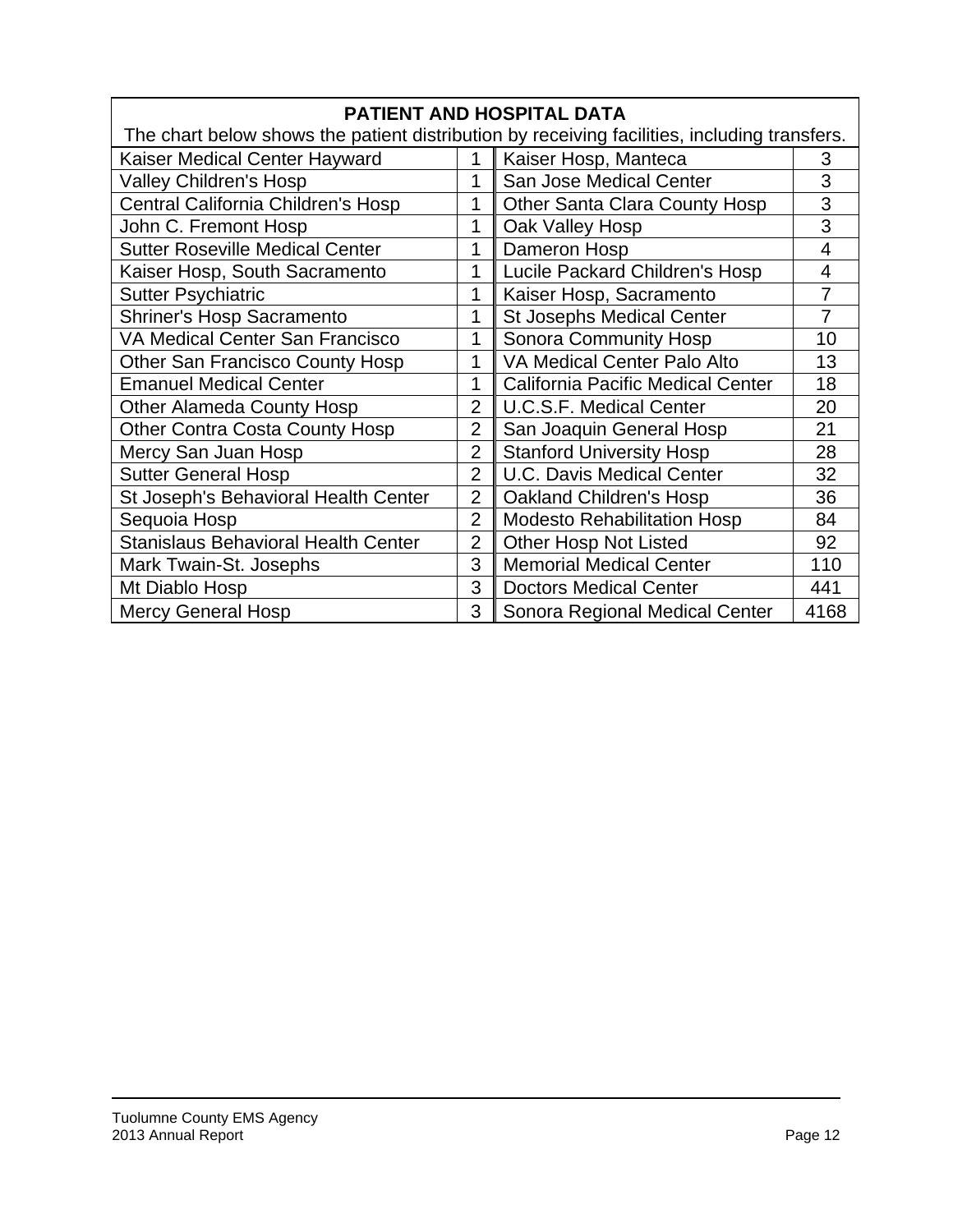As shown in the chart below, for those patients transported to a hospital, approximately 62% of all transports are made to the nearest hospital and 19% of the patients were transported to the hospital of the patient's or family's choice.



Poisoning/Overdose category does not differentiate between accidental and intentional ingestion or overdose. Nor does it differentiate between prescription and illicit drugs. Medication reactions and anaphylaxis are included in the Medical category.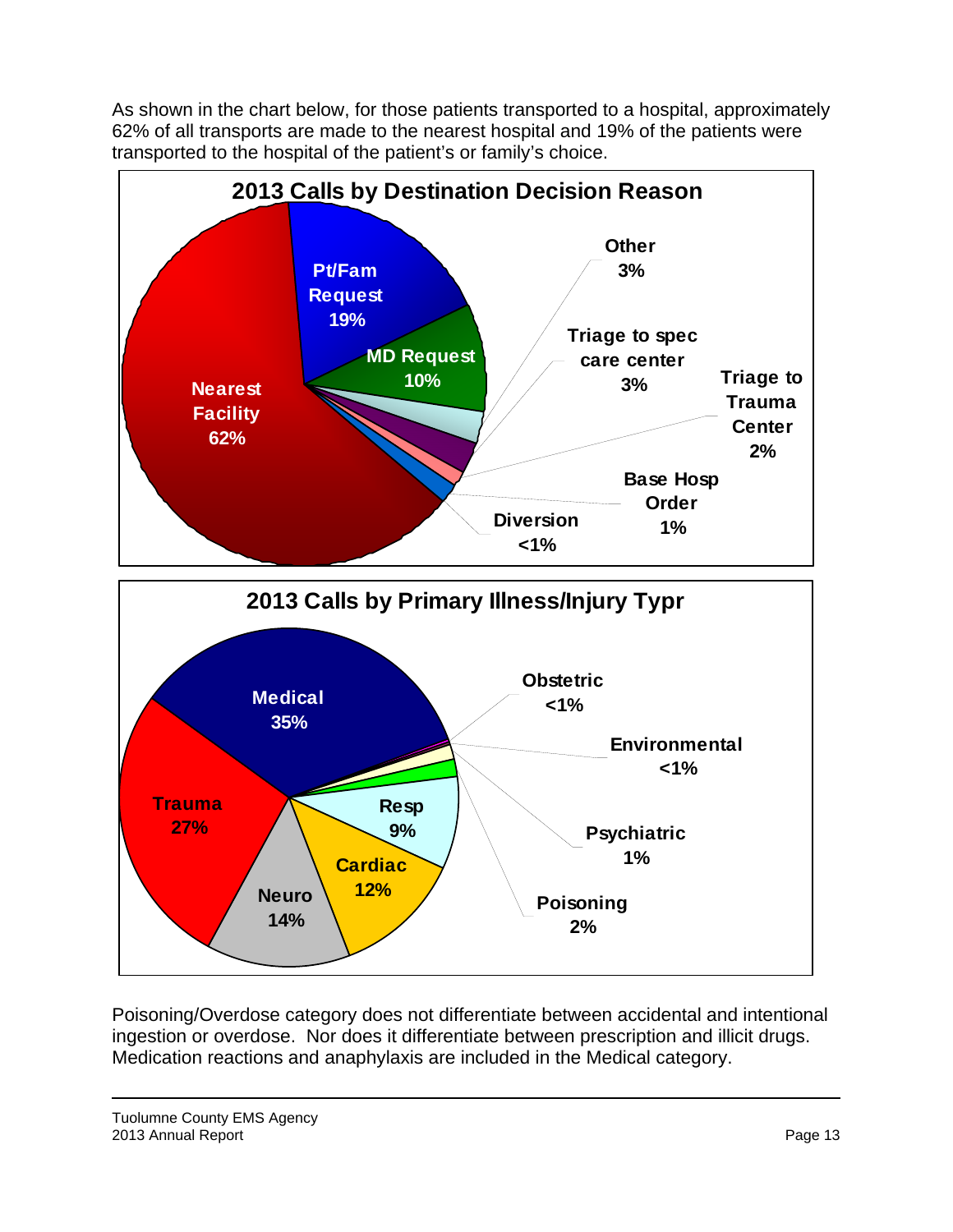

**EMS Demographics** 

Patients greater than 64 years of age account for approximately 51% of ambulance patients. Males comprise 49% of ambulance patients and 51% are females.

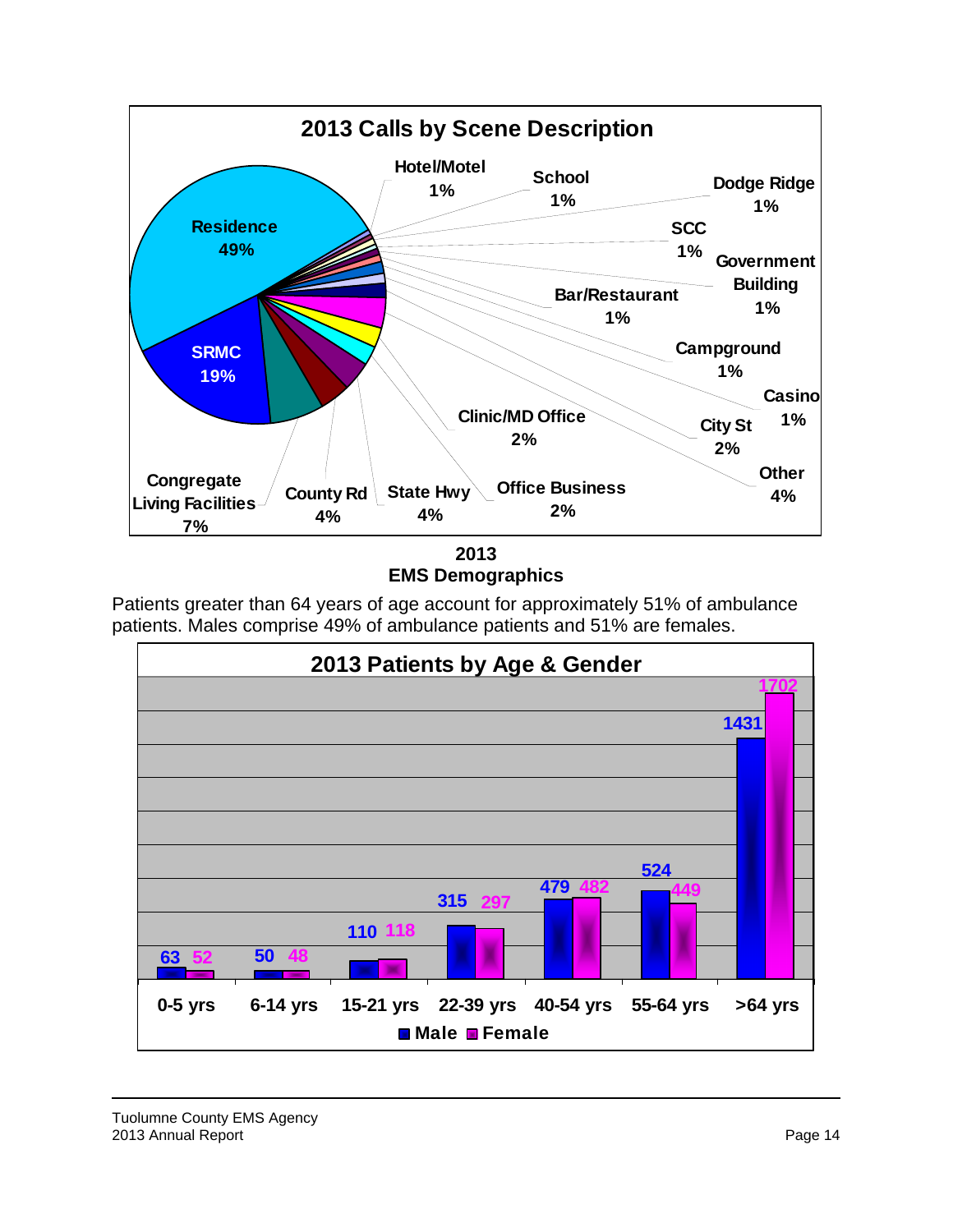### **TRAUMA SYSTEM**

The chart below shows the mechanism of injury for major trauma victims in Tuolumne County in 2013.



The Tuolumne County Trauma Plan has defined ten separate trauma triage criteria. The criteria are designed to categorize those trauma patients with an increased risk of mortality and morbidity due to their injuries. Paramedic judgment was the criteria used 56% of the time.

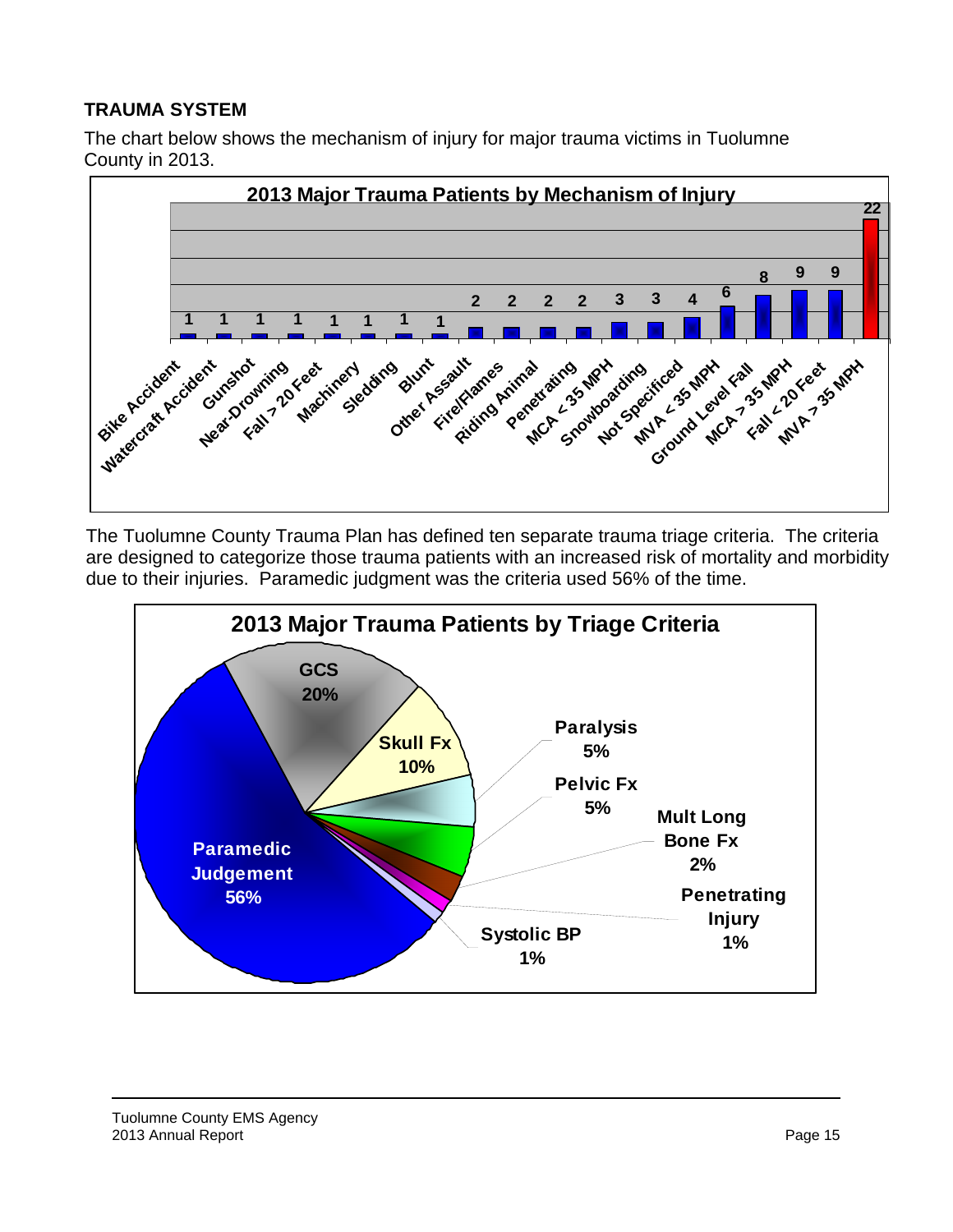

Males comprise 69% of all major trauma patients.

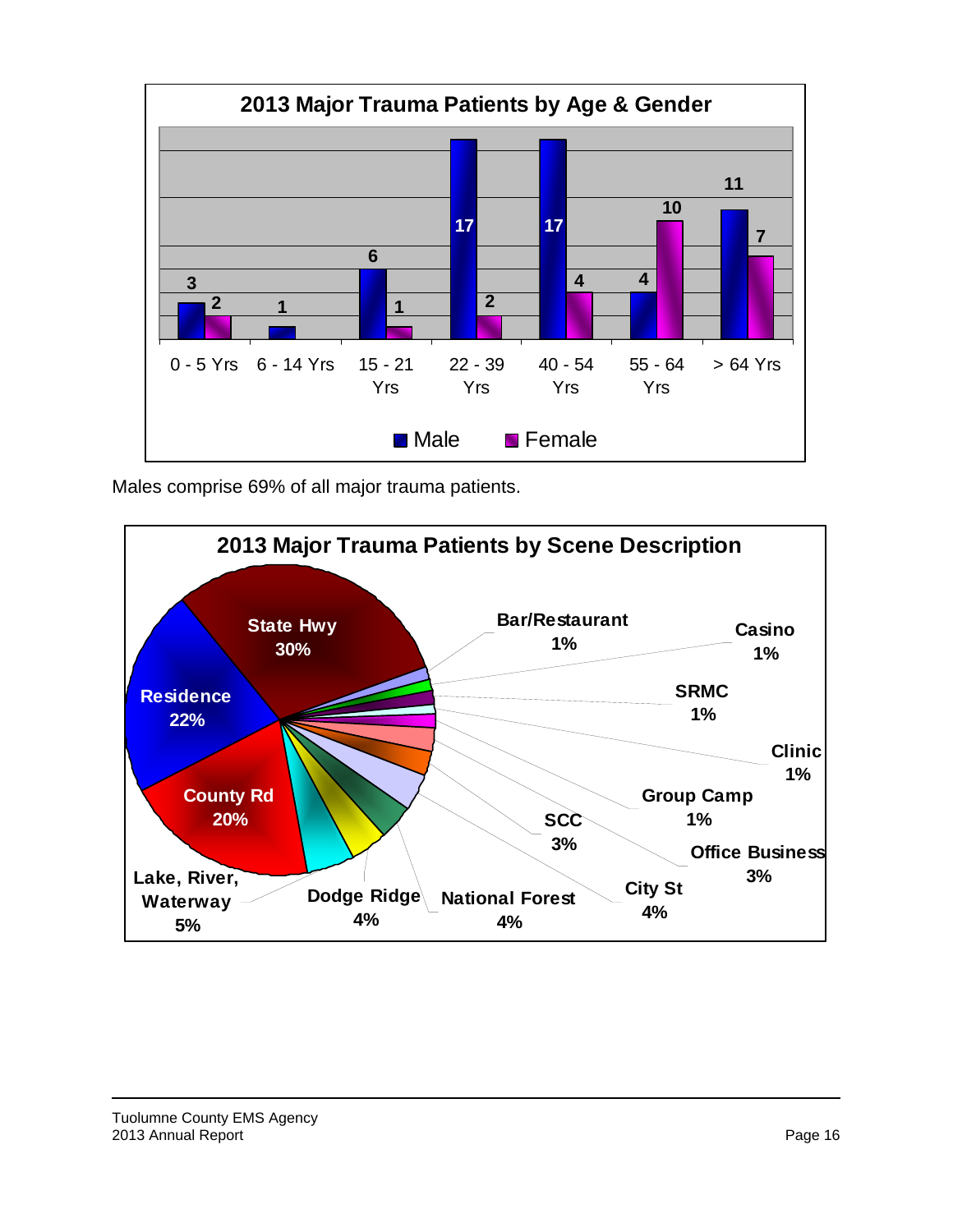

The Tuolumne County Trauma Plan has identified three major trauma patient destinations.

- 1. Doctors Medical Center (adult)
- 2. Memorial Medical Center (adult)
- 3. U.C. Davis Medical Center (adult & pediatric)

## **S-T Elevation Myocardial Infarction (STEMI)**



In 2013, 13 patients met the STEMI triage criteria; 11 of them were transported to SRMC by ground ambulance, the remainders were transported to Doctors Medical Center. Males comprised 77% of STEMI patients, 23% female.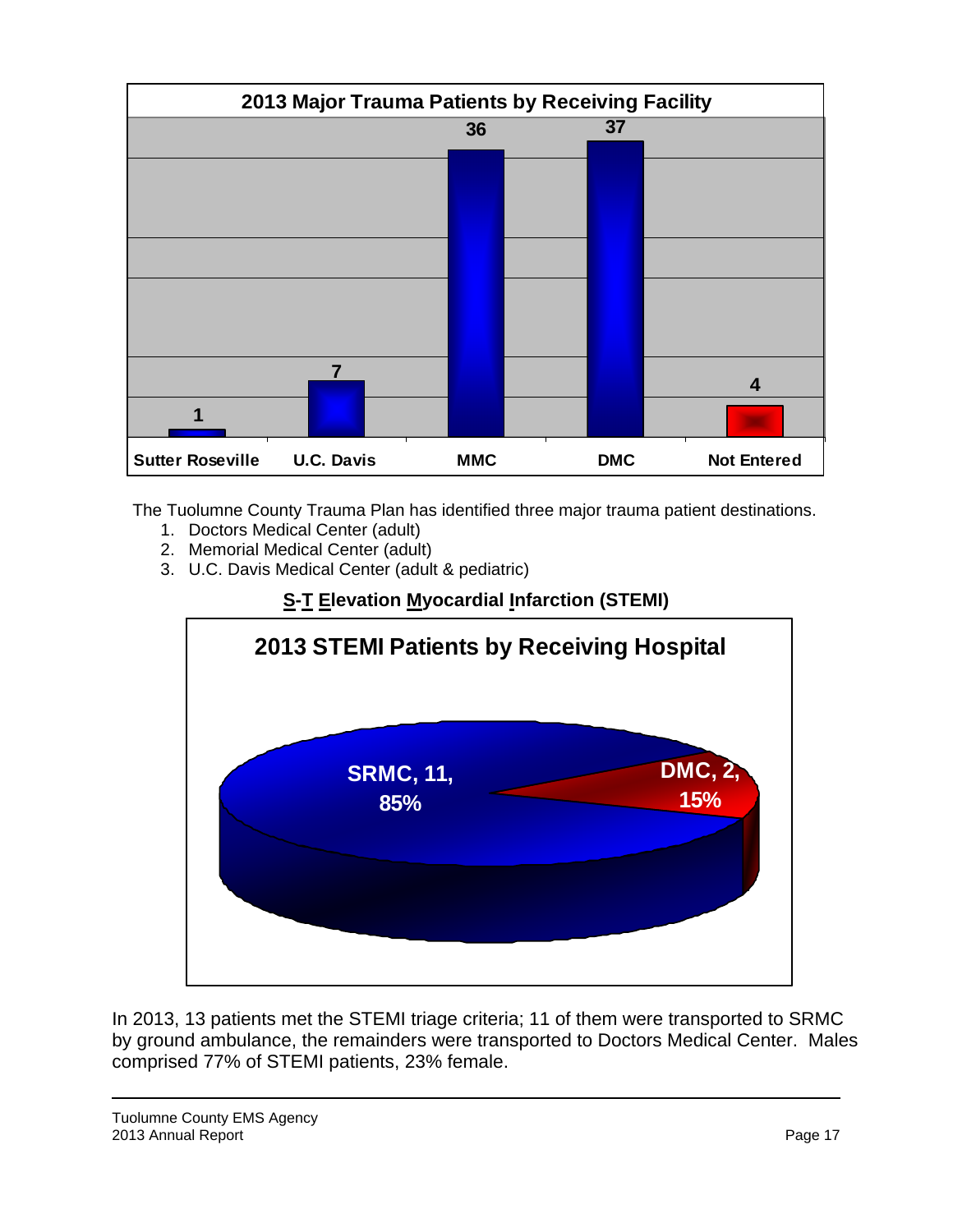#### **ALS MEDICATIONS**

The charts below represent the number of times a medication was administered and how many patients received the medication.



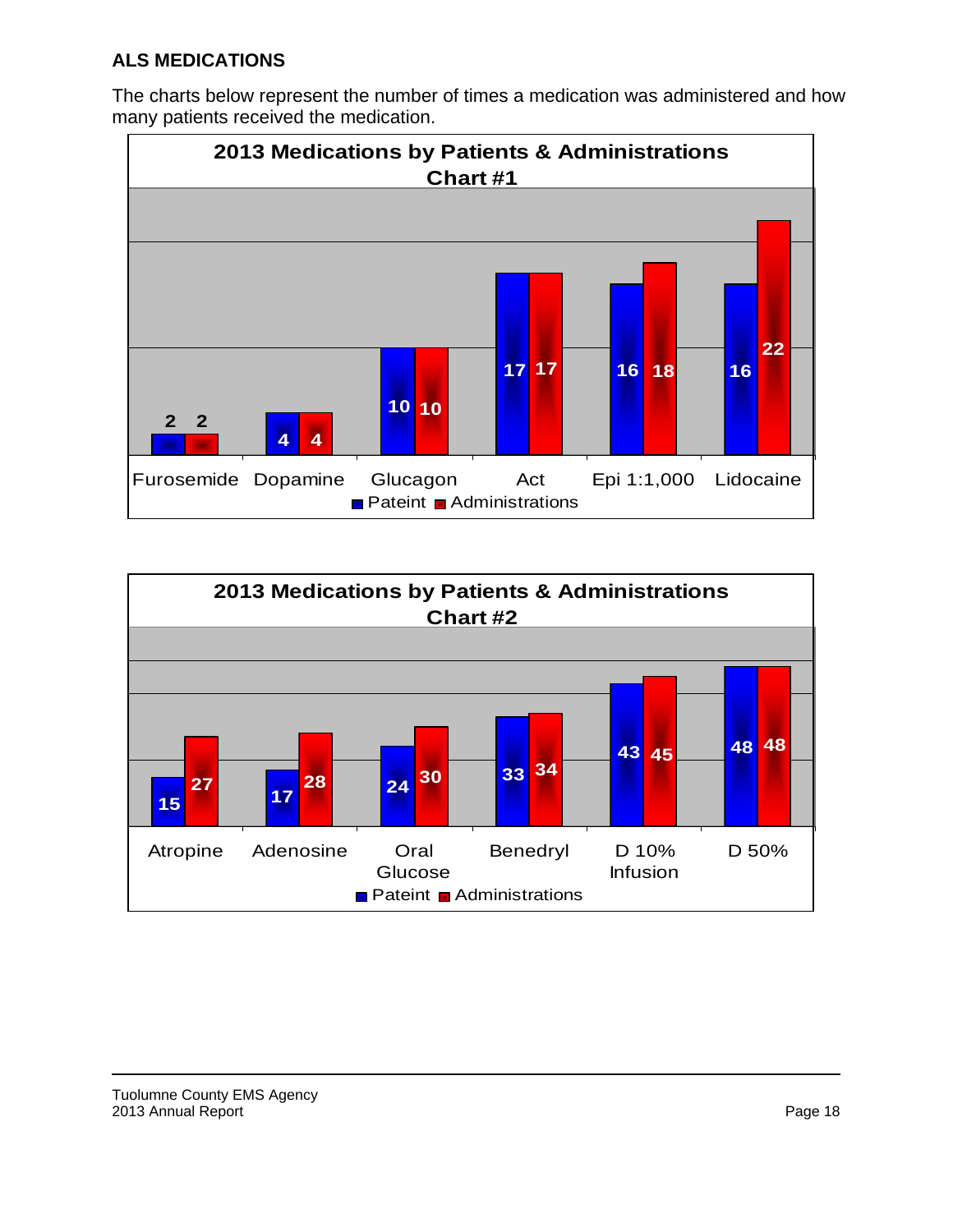

#### **ALS INFREQUENTLY USED SKILLS**

The data on Infrequently Used Skills shows that 76% of the patients that ET intubations were attempt were successfully intubated. Of these patients, half (3 of 6) had a backup advanced airway (EOA, Combitube or King Airway) successfully placed on the first attempt; the remainder were successfully managed with a BLS airway.

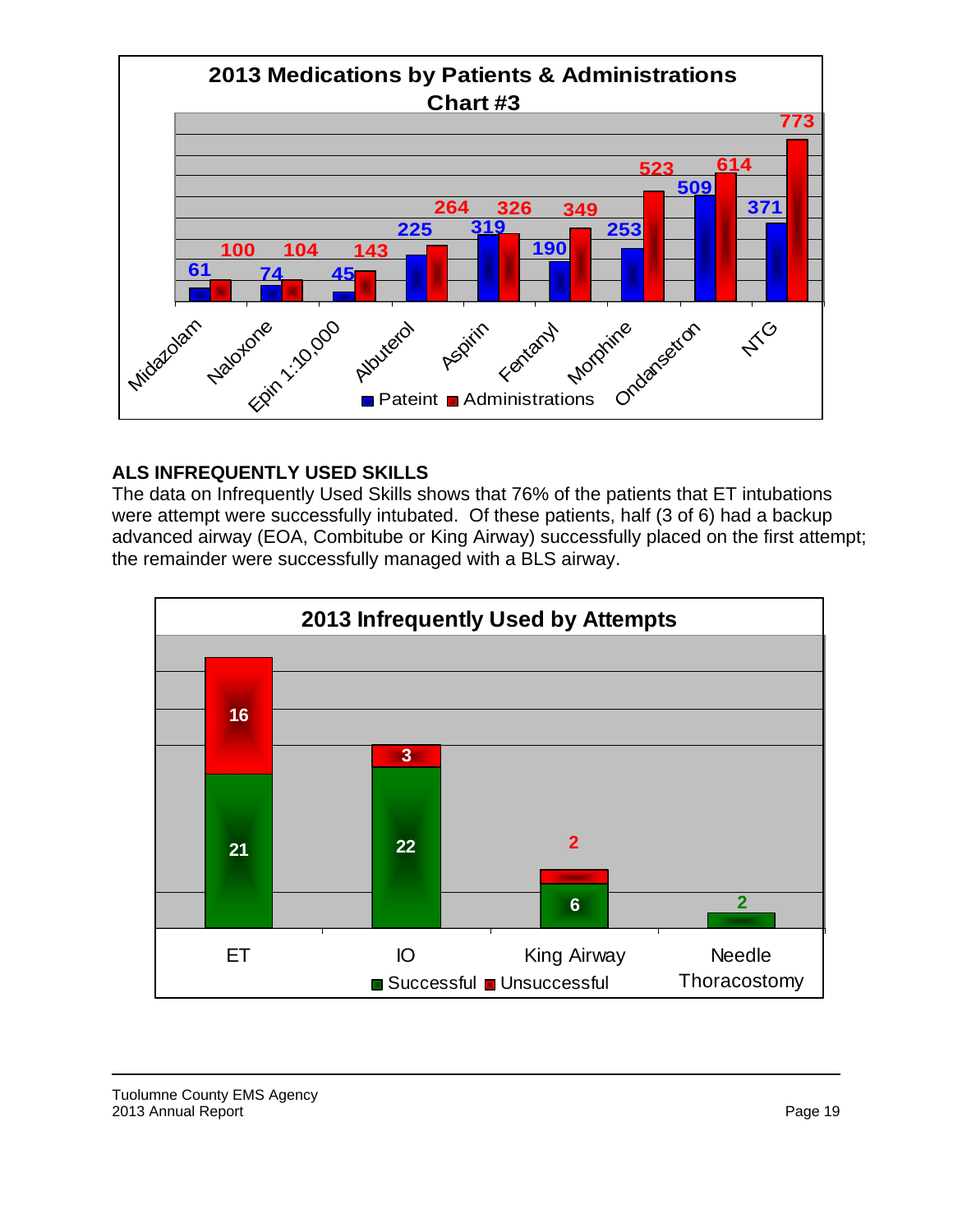

#### **PHI Air Medical**



Tuolumne County EMS Agency 2013 Annual Report **Page 20**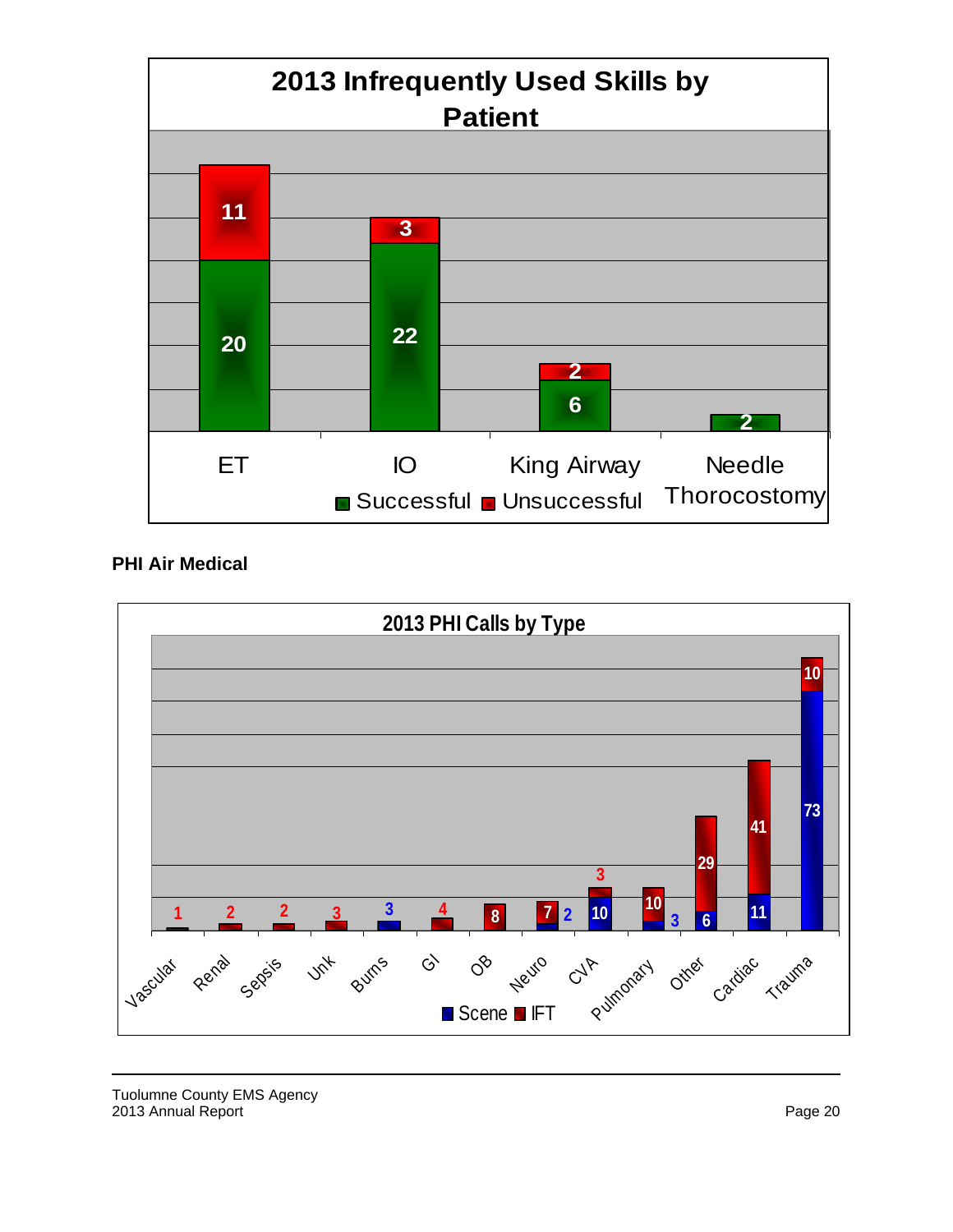